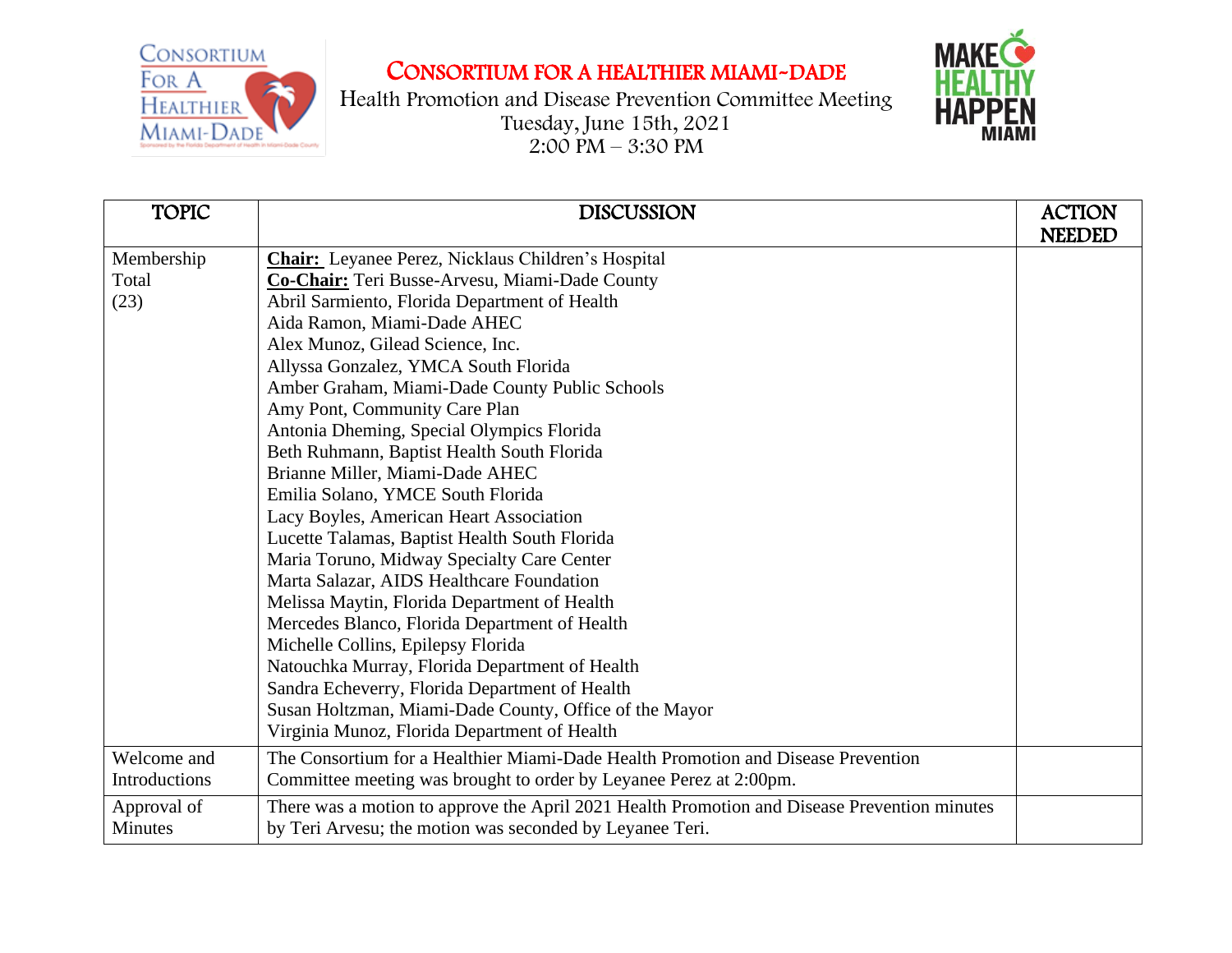

CONSORTIUM FOR A HEALTHIER MIAMI-DADE

Health Promotion and Disease Prevention Committee Meeting Tuesday, June 15th, 2021  $2:00 \text{ } \text{PM} - 3:30 \text{ } \text{PM}$ 



| <b>Executive Board</b><br>Update | The Executive Board has an update on the Pregnancy and Beyond Social Media Toolkit, an<br>$\blacksquare$<br>initiative of the Healthy Baby Taskforce. This is a toolkit to bring awareness and educate the<br>community on the importance of infant and child health.<br>The Executive Board also continued to discuss the Consortium's role in the vaccination<br>٠<br>campaign.                                                                                                                                                                                                                                                                                                                                                                                                                                                                                                                                                                                                                                                                                                                                                                                                                                                                                                |
|----------------------------------|----------------------------------------------------------------------------------------------------------------------------------------------------------------------------------------------------------------------------------------------------------------------------------------------------------------------------------------------------------------------------------------------------------------------------------------------------------------------------------------------------------------------------------------------------------------------------------------------------------------------------------------------------------------------------------------------------------------------------------------------------------------------------------------------------------------------------------------------------------------------------------------------------------------------------------------------------------------------------------------------------------------------------------------------------------------------------------------------------------------------------------------------------------------------------------------------------------------------------------------------------------------------------------|
| Presentations                    | "Overview of Community Liaison Role & Sexual Health Discussion Starters" by Alex Munoz<br>п<br>with Gilead Science, Inc.<br>"Ending the HIV Epidemic, a Plan for America" by Abril Sarmiento with the Florida<br>п<br>Department of Health in Miami-Dade County.                                                                                                                                                                                                                                                                                                                                                                                                                                                                                                                                                                                                                                                                                                                                                                                                                                                                                                                                                                                                                 |
| Previous Action<br>Items         | Virtual Mental Health Forum-Evaluations<br>$\blacksquare$<br>The chair of the committee shared the evaluation results for the Virtual Mental Health<br>$\circ$<br>Forum with the committee. There were 91 attendees and 47 completed evaluations.<br>There were 194 strongly agree, 113 agree, & 17 disagree responses. The 17 disagree<br>responses were related to the length and pace of the event. The committee will take this<br>feedback into consideration when planning future forums.                                                                                                                                                                                                                                                                                                                                                                                                                                                                                                                                                                                                                                                                                                                                                                                  |
| Work Plan<br>Discussion          | By September 30, 2020 the committee will work to identify local needs and services for mental<br>$\blacksquare$<br>health and HIV service gaps.<br>By September 30, 2024 the committee will work to support the Getting 2 Zero initiative.<br>ш<br>By September 30, 2024 the committee will work to host an annual health fair for the<br>п<br>community.<br>o The committee will begin to address this indicator in the next committee meeting.<br>By September 30, 2024 the committee will work to support awareness of immunizations.<br>п<br>The chair of the committee asked members to share what their organizations are doing<br>$\circ$<br>to support the COVID-19 vaccine campaign as well as any concerns that have heard<br>from the public. Committee member, Amy Pont of Community Care Plan, shared that<br>her organization texted all members age 12 and over and provided them with resources,<br>this was about 12,500 families. They are now getting ready to begin a call campaign.<br>Other committee partners reported having communicated with their clients, providing<br>resources, transportation, and incentives. Committee members reported the issues they<br>have seen regarding vaccine hesitancy including not knowing the long-term effects of |